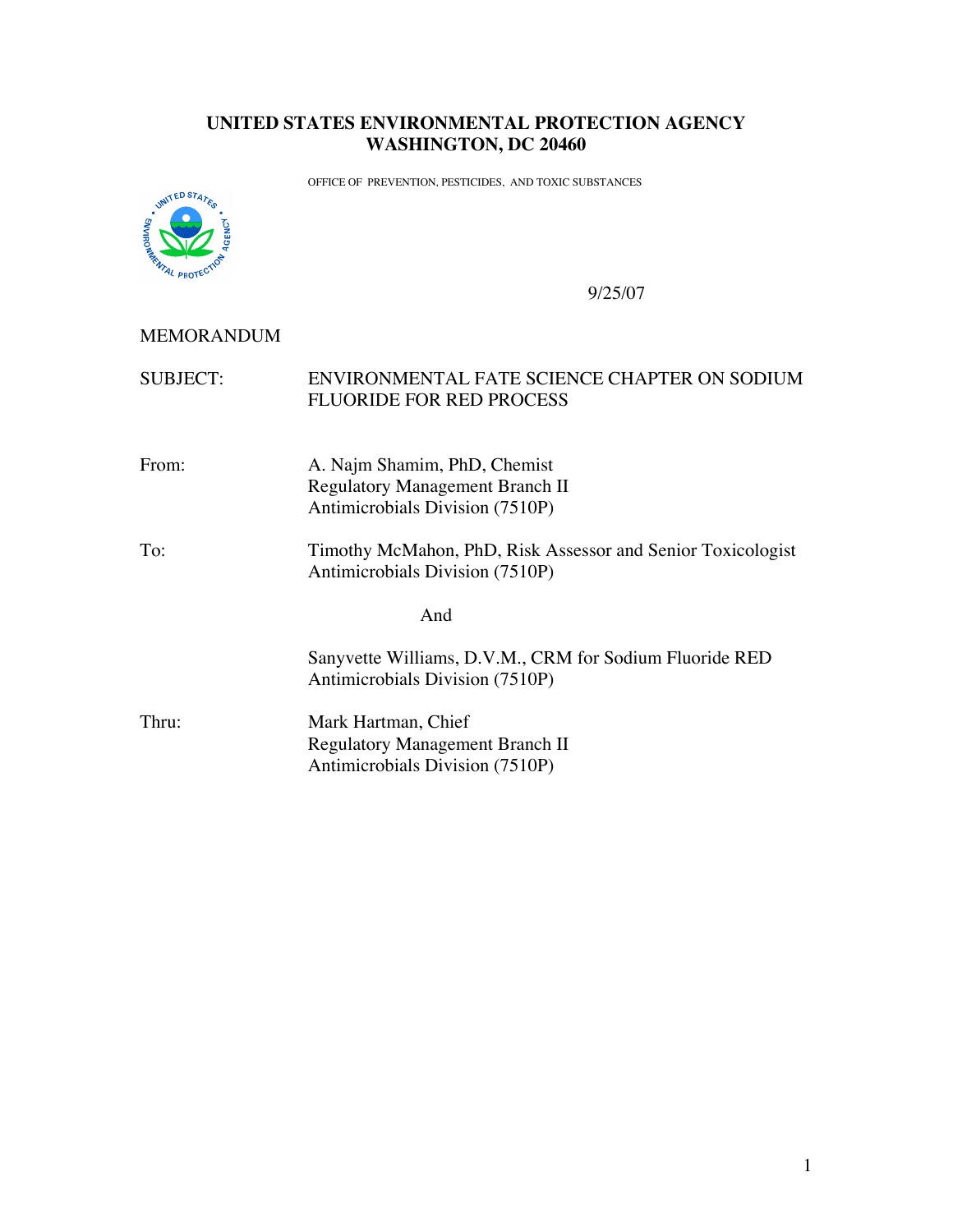# **ENVIRONMENTAL FATE ASSESSMENT OF SODIUM FLUORIDE**:

# **EXECUTIVE SUMMARY**

The Agency did not require and no fate data were submitted for sodium fluoride. However, because sodium fluoride is used as a supplemental wood preservative (nonpressure-treatment application) and in agricultural settings as an inert, environmental fate assessment has been made and to this end the Agency has conducted a published literature search. There are not many studies published on environmental fate chemistry of sodium fluoride.

## A. Hydrolysis:

Sodium Fluoride is an inorganic substance which does not undergo hydrolysis typically like an organic compound. Sodium fluoride is water soluble and dissociates in water:

NaF ---------------->  $\text{Na}^+$  + F ------------------ (1)

and further, fluoride ion undergoes hydrolysis:  $F + H_2O$  -------------->  $HF + OH^-$  -----(2)

Because HF acid is a weak acid and OH ion is a strong base, it shifts the pH to the alkaline side.

# B. Aqueous Photolysis:

Sodium fluoride is transparent to ultra violet light and hence aqueous photolysis is not likely to occur.

#### C. Biodegradation Processes:

- 1. A monitoring study reported in  $AWPA<sup>a</sup>$  showed that leaching of supplemental wood preservatives (including sodium fluoride) from treated wood poles indicated no ground water pollution with these supplemental wood preservatives and the background level of fluoride ions is not elevated.
- 2. Surface water monitoring data showed that fluoride ion concentration does not increase any higher than the concentration at the background level.

The background level in ground water does not exceed 0.4 ppm level which is much lower than allowed in the drinking waters (0.7 ppm for Southern United States and 1.2 ppm for the Eastern/Northern United States).<sup>b</sup> Surface water also does not appear to be contaminated. Sodium fluoride does not appear to pose any environmental concerns in surface and ground waters.

 $b$ <sup>o</sup>(Water and Wastewater Calculations Manual by Shundar Lin, pp 461-463, McGraw Hill , 2001)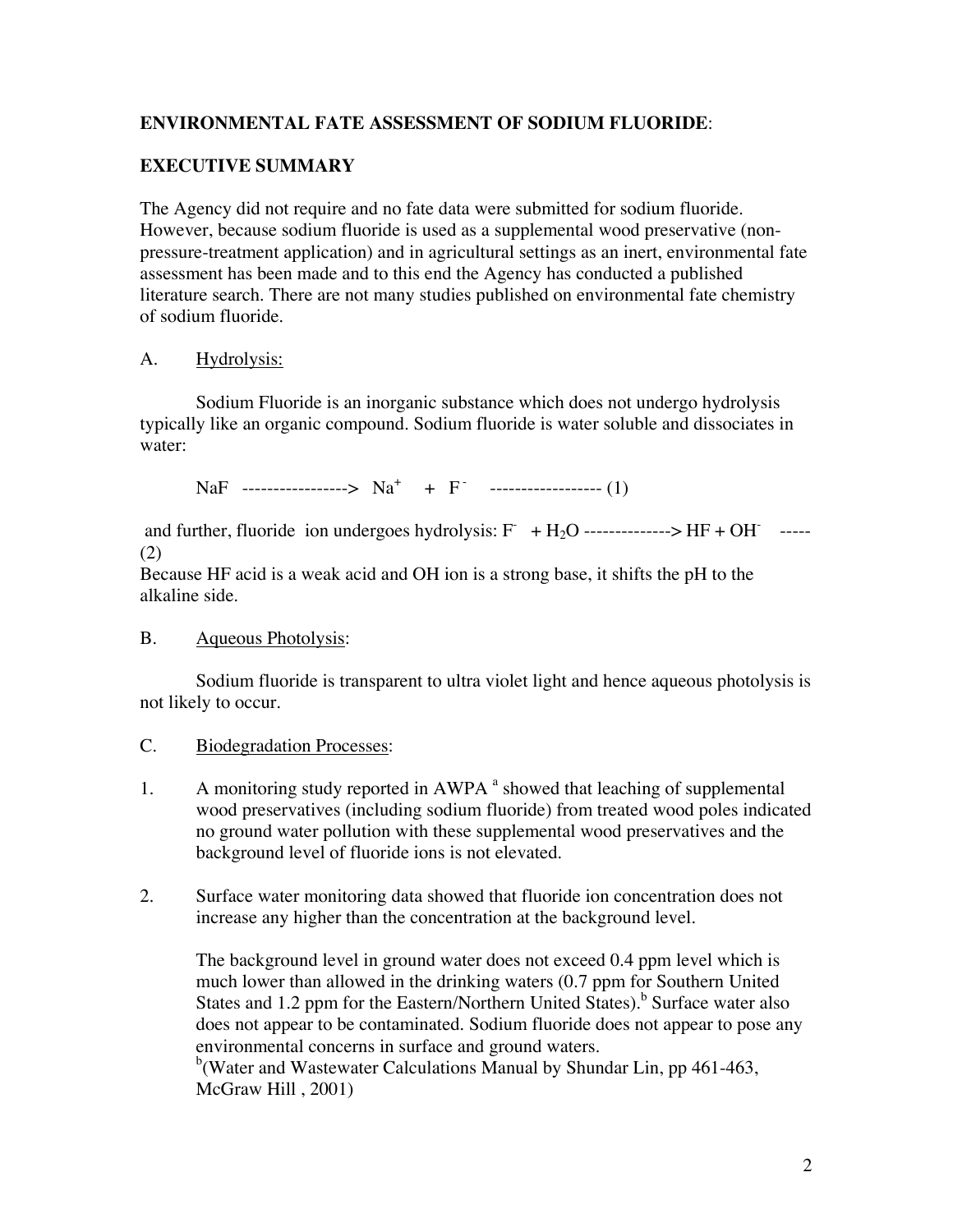- 3. Soil monitoring data from the same study showed an increase in the concentration of fluoride ions up to 10 cm distance away from the pole from which the wood preservative has leached out, but by the end of study (18 months duration), the concentration of fluoride becomes equal to the background levels. Most of the downward migration of fluoride ions was up to 10 cm depth and is non-detect at 50 to 100 cm deep into the ground around the poles. NaF does not appear to be mobile in soil and slowly attains background level concentrations.
- 4. Sodium fluoride does not appear to adversely affect the soil biomass, microflora and macro invertebrate of soil system.
- 5. A monitoring study on wood preservative Osmoplastic was commissioned by Osmose Wood Preserving, Inc. and conducted by Envirologic Data, Inc. of Portland, Maine and Ground Water Technology, Inc. of Albany, New York, and was completed in 1989. This study showed that if 100% of sodium fluoride leached out into soil and all of it reached ground water (NaF  $=$  400 ppm per release from one treated pole), the predicted concentration of 1.44 mg/L would not exceed the Maximum Concentration Limit (MCL) as established by National Primary Drinking Water Act of EPA, 1988.
- 6 OPPT's Modeling Program (EPI SUITE) estimated  $log K_{ow}$  of sodium fluoride = -0.77 and it being dissociating in aqueous medium, it is not likely that sodium fluoride would be bioaccumulative.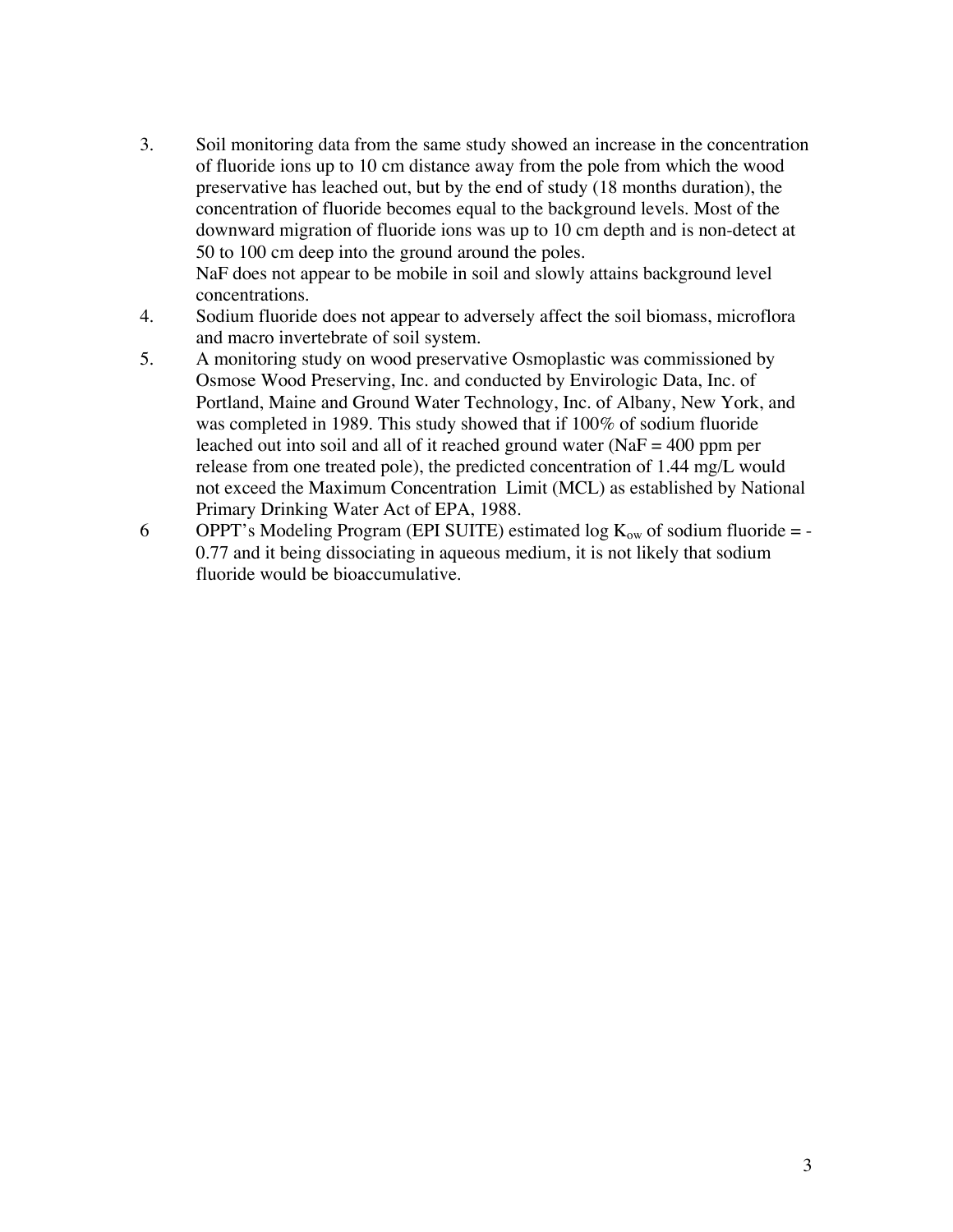#### **Appendix**

#### **A Field Study of Mobility of Supplemental Wood Poles Preservatives in Adirondack Wetlands**

 (By: Edward M. Michalenko, Ph.D., Swiatoslav W. Kaczmar, Ph.D., and Bryant A. Browne, Ph.D.) ( AWPA: Vol 97, 1993, pp 22-50)

Empire State Electric Energy Research Corporation (ESEERCO) sponsored a research project to conduct an environmental risk assessment on supplemental wood preservatives used on utility transmission poles. Moreover this study was conducted to evaluate eco and human health impact of these wood preservatives. The study was performed by O'Brien & Gere Engineers.

Supplemental Wood Preservatives are used to arrest the ground line decay of wood poles already in service and have been primarily treated with existing pressuretreated preservatives. Supplemental wood preservatives are more cost effective than replacement poles.

Field Site: New York State Adirondack Park was selected because it has seasonally high water tables and nature of soil is sandy, which are conducive to creating wetland environmental conditions and help in environmental release and migration of the supplemental wood preservatives. This in turn makes the detection of these wood preservatives in soil and water easy. Supplemental Wood Preservatives selected for this field study, along with their active ingredients are shown in Table 1

| <b>Supplemental Wood Preservative</b><br><b>Type/Treatment</b> | Active Ingredients (Reported as % by<br>Volume)                                                                        |
|----------------------------------------------------------------|------------------------------------------------------------------------------------------------------------------------|
| <b>Copper Naphthenate</b>                                      | Copper naphthenate $(80\%)$                                                                                            |
| WoodFume (Vapam)                                               | Sodium methyldithiocarbamate $(32.7\%)$                                                                                |
| Dursban                                                        | Chloropyrifos $(0.50\%)$                                                                                               |
| <b>Hollow Heart</b>                                            | Sodium fluoride (10.9%), sodium dichromate<br>$(4.8\%)$ , sodium arsenate $(5.36\%)$                                   |
| OsmoPlastic                                                    | Sodium fluoride $(43.7\%)$ , creosote $(40.0\%)$ ,<br>potassium dichromate $(3.1\%)$ , 2,4-<br>dinitrophenol $(2.0\%)$ |

#### Table 1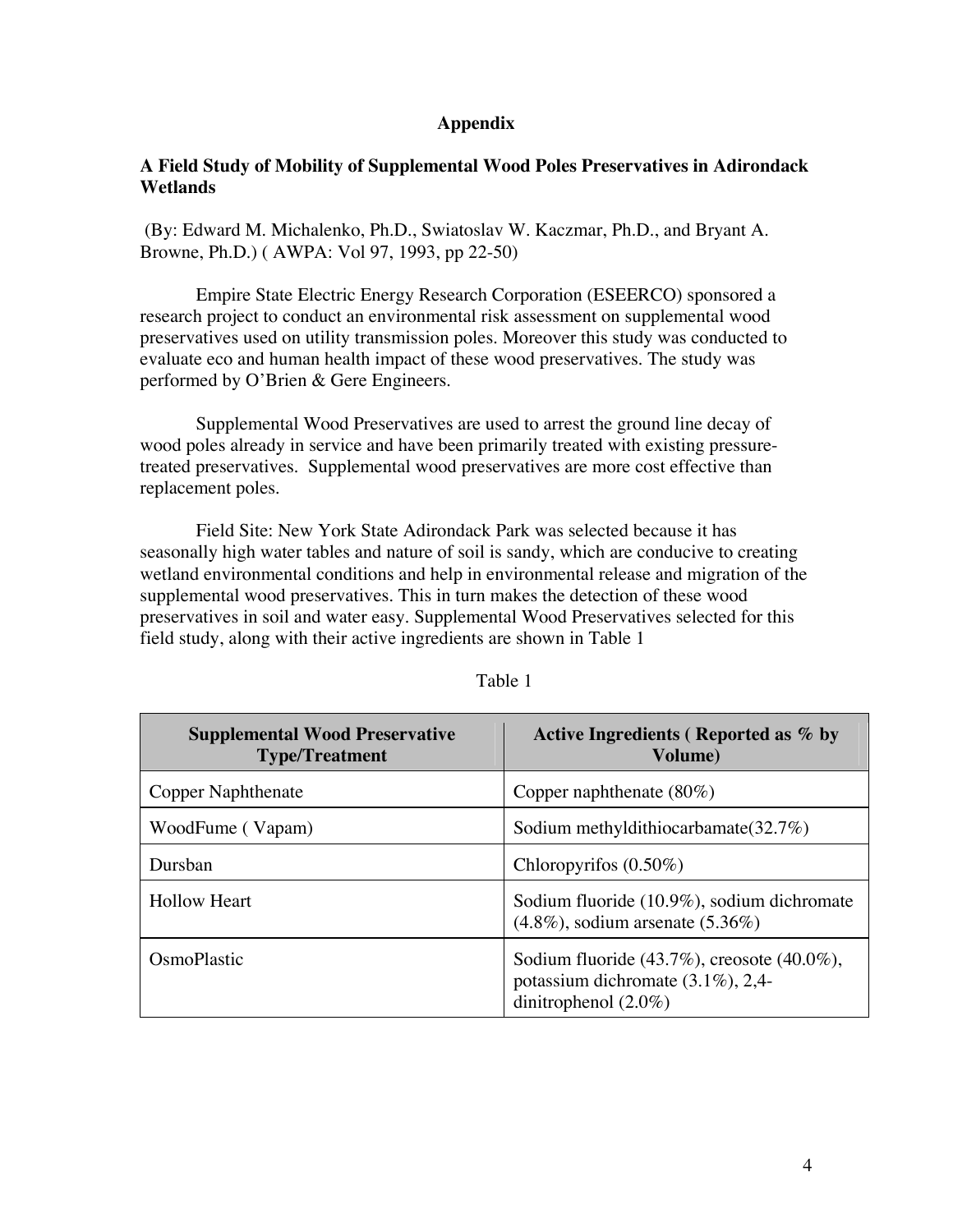This review will extract and summarize data, analysis and conclusions from the last two wood preservatives in Table 1 (OsmoPlastic, and Hollow Heart) as these two contain sodium fluoride which is the subject of this environmental fate assessment

## **Methodology:**

A multilayer field study was conducted:

- 1. Chemical Migration was monitored from the treated wood into the nearby ground and surface water. This was done by collecting data through four chemical sampling events.
- 2. Soils were analyzed by conducting three chemical sampling events.
- 3. Four biological sampling events were conducted to test for the changes in soil respiration (any mineralization?), soil microbial biomass (changes in microcosm), and soil-macro-invertebrates.
- 4. Overall Sample Size of the Entire Study: 20 treated poles were selected.
- 5. Method of Application of the Supplemental Wood preservatives was:
	- a. Ground line bandage treatment
	- b. Internal treatment
	- c. Internal fumigant treatment

## 6. **Distribution of Wood Preservatives for Pole Treatments**

- a. In all 20 poles was selected for supplemental wood preservative treatments. Of these nine were located in the Low lying areas (so-called wetland area) and 11 in the so-called 'upland' areas.
- b. Of the nine poles in the wetland area, three were treated with copper naphthenate, three with Hollow Heart, and three with a mixture of Osmoplastic, Dursban and WoodFume
- c. Of these nine wetland poles, six contain sodium fluoride along with other

actives.

- d. Of the 11 upland poles, three were treated with copper naphthenate, three with the mixture of Osmoplastic, Dusrban, and WoodFume and the remaining five were treated with Hollow Heart.
- e. Of the 20 poles, 14 (wetland, upland) were treated with ingredients containing sodium fluoride (70% of the poles).
- f. Irrespective of the method of application each pole was treated only once.

#### **Data Collections and Results:**

#### **I. Ground Water Monitoring**:

- 1. In all 138 wells existed or created around these 20 poles.
- 2. Up to 8 wells existed around each poles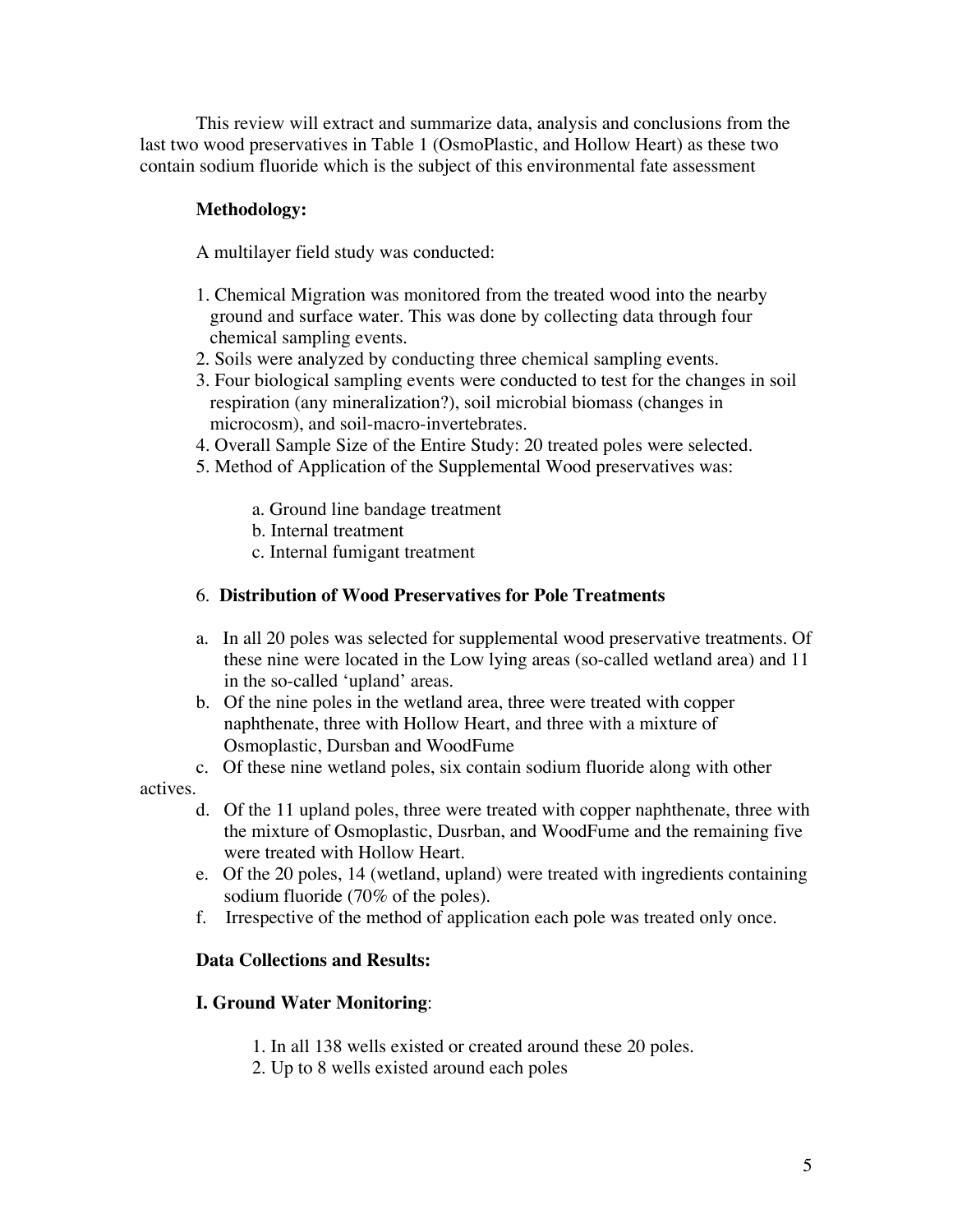- 3. Typically 4-5 poles were selected for ground water monitoring
- 4. O f these 3-4 poles were situated down gradient and 1-2 poles up gradient with respect to each pole.

## **II. Chemical Monitoring**:

Over a period of eighteen months, four sampling events were carried out at the rate of 4.5 months/event for both surface and ground water monitoring. For the same time period 3 monitoring events were conducted for soil sampling. For both cases first monitoring sampling was done prior to supplemental wood treatment.

Analyses of the water and soil samples were done using EPA Methods, series 600 and 800, APHA, AWWA and WPDV Methods series 200, 300 and 700.

## **III. Biological Monitoring**:

Four sampling events were conducted for biological monitoring. First sampling was carried out prior to the supplemental wood preservative treatment.

## **IV Results of Ground Water Monitoring**:

For all poles ( 8) treated with Hollow Heart (containing sodium fluoride), ground water monitoring results indicated fluoride was present at the background level only and background level of fluoride determined in this area was between 0.15 to 0.4 ppm. Similarly, six poles treated with Osmoplastic wood preservative (contains sodium fluoride) and also Dursban (does not contain fluoride), did not show any residues above the background level.

# **V. Results from Surface Water Monitoring:**

Fluoride ions were detected only at one pole, in both up gradient and down gradient samples (in first, second, and third monitoring events) but at the background level only which was determined around this area to be at 0.2 ppm In the fourth monitoring event, fluoride was non-detect.

#### **VI. Soil Monitoring Results:**

Soil sampling was done at two levels: 1) Surface and at 50 cm depth around the pole, and 2) at, 10, 50 and 100 cm distance away from the poles.

a. Organic constituents of Osmoplastic were non-detectable in the soil sampling.

- b. Fluoride ion was detected from all six poles treated with Osmoplastic, Hollow heart and Dursban mixture treatments at the background level of < 25 ppm.
- c. 16/23 soil samples collected before the preservative application showed the presence of fluoride ions.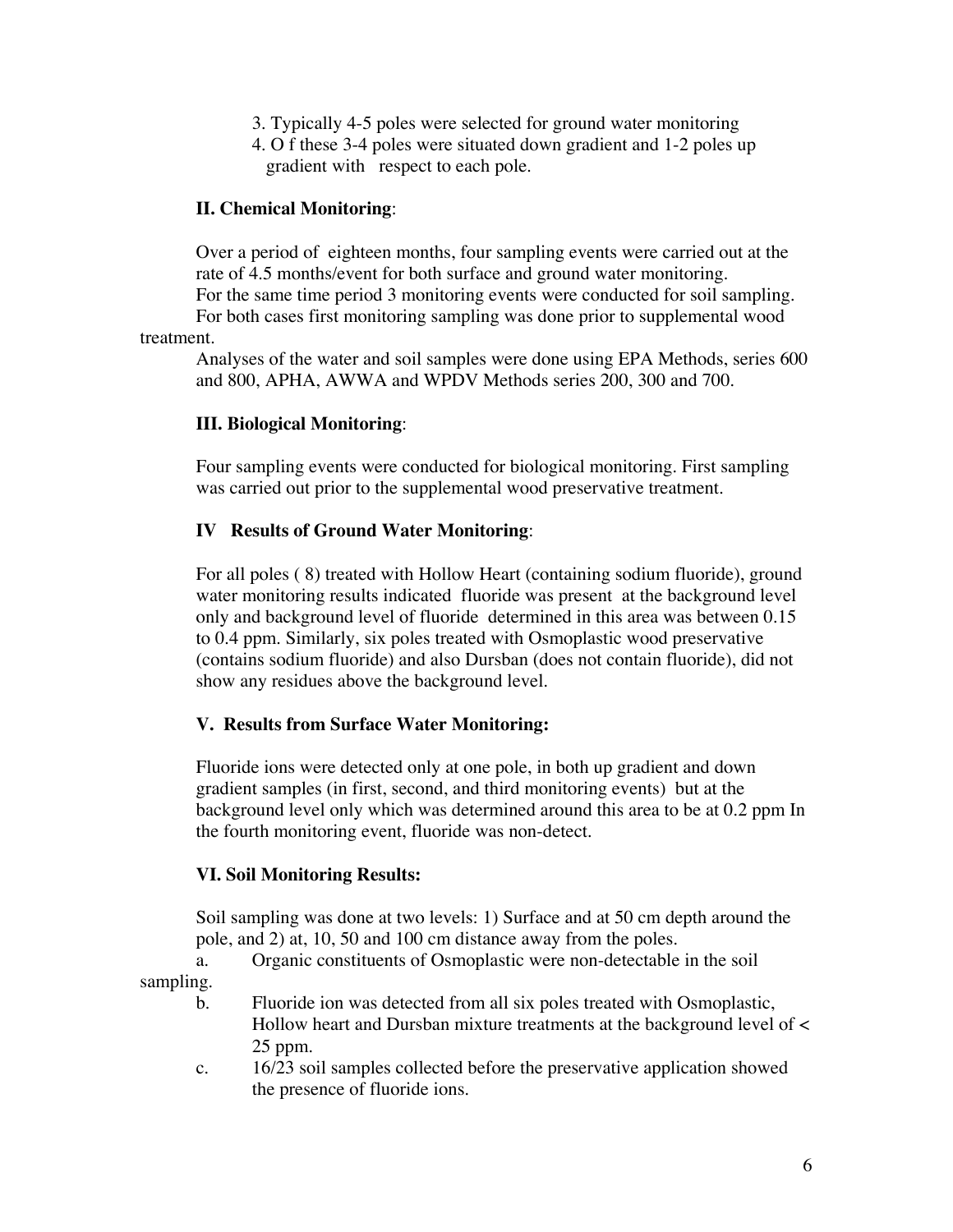- d. 5/6 poles sampling at the 10 cm distance showed the presence of fluoride ions between 9-29 ppm. The concentrations of fluoride ions increased with time (second, third sampling events). Third soil sampling event showed the presence of fluoride ions in all six Osmosplastic, Dursban and Hollow Heart treated poles at a level of 13, 650, 180, 150, and 63 ppm levels at a 10 cm distance away from the poles. Beyond the 10 cm distance sampling, fluoride ion concentration attained the background level.
- e. Deep soil sampling (50 cm deep, 10 cm away from the poles), the concentration fluoride ions  $= 44$  ppm. A second sampling event showed the presence of fluoride ion between 20-100 ppm (at 10 cm distance away from poles). Third sampling event showed (50 cm depth, and 10 cm distance from poles) the presence of fluoride ions between 11-17 ppm.
- f. 5/6 poles treated with Hollow Heart showed the presence of fluoride ions above background levels. Background level fluoride ion concentration in this are were between 2-110 ppm. However, no residues of fluoride ions were detected at 50 and 100 cm distance away from the treated poles. In general, above ground level residues of fluoride ions were restricted to an area within 10 cm distance away from the treated poles.

## **VII: Biological Monitoring Results:**

- a. 14 poles treated with OsmoPlastic, Dursban, Hollow HeartWoodFume, and copper naphthenane were tested for soil respiration levels and no sustained impact was noted in the soil respiration levels ( no increase in carbon dioxide level was noted).
- b. Soil micro flora was not impacted in the area around the treated poles with all five supplemental wood preservatives.
- c. Soil samples from 15 supplemental wood preservatives were collected and tested for soil-macro-invertebrates and no chemical impact was noted on these samples.

The duration of the entire study - chemical and biological monitoring was 18 months.

#### **Conclusions:**

In general, organic and inorganic ingredients of the supplemental wood preservatives when leached from the treated wood did not show any chemical or biological impact in water, and soil around the treated poles. Most of the constituents (including fluoride ions) did not migrate more than 10 cm from the pole and not more than a 50 cm depth around the poles. Most of the ingredients (including fluoride ions) attained the background level concentrations by the fourth and last monitoring event in soil and in ground water sampling most of the ingredients were at the background level and in the surface water sampling events, most of the ingredients were non-detectable.